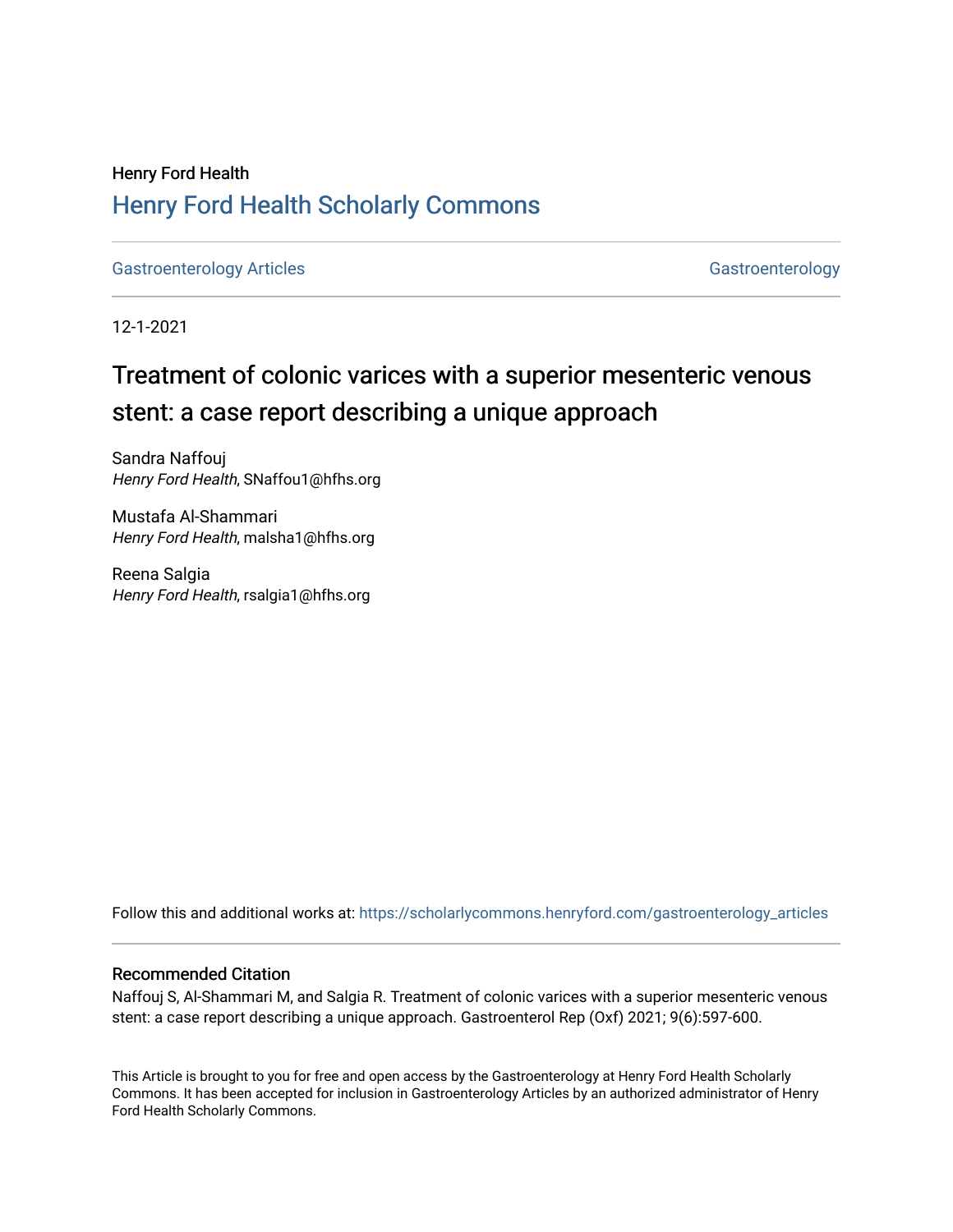<span id="page-1-0"></span>

doi: 10.1093/gastro/goab003 Advance Access Publication Date: 4 February 2021 Brief Report

#### BRIEF REPORT

# Treatment of colonic varices with a superior mesenteric venous stent: a case report describing a unique approach

### Sandra Naffouj<sup>1,\*</sup>, Mustafa Al-Shammari<sup>2</sup> and Reena Salgia<sup>2</sup>

 $^{\rm 1}$ Department of Internal Medicine, Henry Ford Hospital, Detroit, MI, USA;  $^{\rm 2}$ Division of Gastroenterology and Hepatology, Department of Medicine, Henry Ford Hospital, Detroit, MI, USA

\*Corresponding author. Department of Internal Medicine, Henry Ford Hospital, 2799 W Grand Blvd CFP 1, Detroit, MI 48202, USA. Tel: þ1-313-799-8985; Fax: þ1-313-916-1394; Email: snaffou1@hfhs.org

#### Introduction

Ectopic varices are a rare cause of gastrointestinal (GI) bleeding that may occur in the GI tract outside the esophageal and gastric distribution [[1](#page-2-0)]. The majority of these cases are rectal varices in cirrhotic patients with portal hypertension. Colonic varices (CV) are less common than rectal, duodenal, and smallbowel varices [\[2](#page-2-0)]. There are no clear guidelines for managing CV given the rarity of this finding [[3\]](#page-3-0). We report a case of massive lower-GI bleeding due to CV in a patient with non-alcoholic steatohepatitis (NASH) without cirrhosis or portal hypertension secondary to porto-mesenteric venous thrombosis that was successfully treated with superior mesenteric venous (SMV) stenting. Given the extent of the mesenteric thrombosis, treatment modalities like transjugular intrahepatic portosystemic shunt (TIPS) and balloon-occluded retrograde transvenous obliteration (BRTO) were not possible.

#### Case report

A 57-year-old man with NASH without cirrhosis presented to a satellite hospital with acute onset of painless hematochezia for 1 day. He had unprovoked deep venous thrombosis with a negative hypercoagulable workup and portal-vein thrombosis on Apixaban diagnosed 18 months prior to presentation. He was tachycardic and mildly hypotensive. There was no evidence of chronic liver disease on exam. The hemoglobin level was 130 g/ L and subsequently decreased to 80 g/L, while the platelet count

was  $160 \times 10^9$ /L. Laboratory tests revealed the following values: INR, 1.13; lactate, 1 mmol/L; albumin, 3.7 g/dl; and liver enzymes were within normal limits. Anticoagulation was discontinued and he was resuscitated using intravenous (IV) crystalloids. Esophagogastroduodenoscopy (EGD) revealed small nonbleeding esophageal varices. Colonoscopy revealed a complex ascending colonic varix with active bleeding [\(Figure 1](#page-2-0)).

He was treated with IV octreotide at the satellite hospital at which he presented and then transferred to our tertiary institution for escalation of care. Liver-protocol computed tomography (CT) was performed for TIPS evaluation and revealed a steatotic liver and collateralized chronically thrombosed SMV with patent portal vein. He was deemed not to be a candidate for either TIPS or BRTO in the setting of chronic SMV thrombosis. Colonic resection was not recommended, since it was unlikely to prevent future bleeding with significant collaterals.

He continued to have hematochezia with Hgb nadir of 78 g/L. A trans-hepatic portogram performed by interventional radiology revealed an elevated absolute portal pressure of 18 mmHg. Digital subtraction images confirmed the site of the SMV occlusion at the confluence of two large SMV branches, in addition to retrograde flow through the large right CV. The occluded SMV was cannulated through a left patent branch using a 4-French angled glide catheter and a stiff Glidewire. A Cobra 2 catheter and a stiff Glidewire were used to cannulate the right SMV branch at the confluence. Recanalization of the occluded SMV [\(Supplementary Figure 1\)](https://academic.oup.com/gastro/article-lookup/doi/10.1093/gastro/goab003#supplementary-data) was achieved by using 5  $\times$  40 mm balloon angioplasty to 5 $\,$ mm, then two overlapping 10 $\times$ 40 $\,$ mm  $\,$ 

 $\circ$  The Author(s) 2021. Published by Oxford University Press and Sixth Affiliated Hospital of Sun Yat-sen University

Submitted: 19 June 2020; Revised: 28 July 2020; Accepted: 20 August 2020

This is an Open Access article distributed under the terms of the Creative Commons Attribution License (http://creativecommons.org/licenses/by/4.0/), which permits unrestricted reuse, distribution, and reproduction in any medium, provided the original work is properly cited.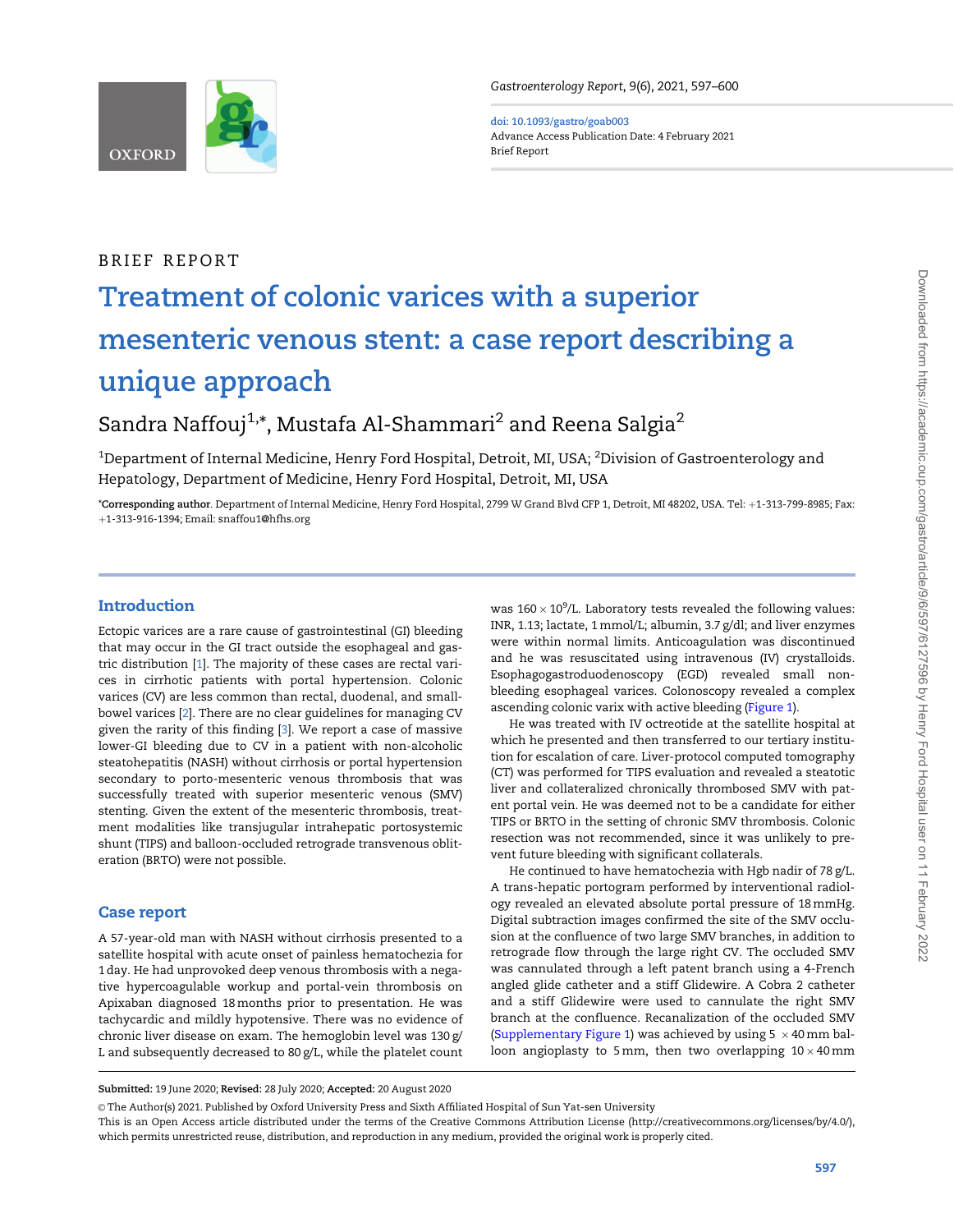<span id="page-2-0"></span>

Figure 1. Endoscopic view of bleeding colonic varices.

self-expanding stents were successfully deployed into the origin of the right SMV branch, extending proximally into the portal splenic confluence. The stents were then post-dilated using balloon angioplasty to 8 and 10 mm. Follow-up venography showed antegrade flow in the right SMV branch into the SMV stent with a marked reduction in filling of the right CV [\(Supplementary Figure 2](https://academic.oup.com/gastro/article-lookup/doi/10.1093/gastro/goab003#supplementary-data)). The procedure was terminated after restoration of the SMV flow and the portal pressure was not measured post-procedurally. Liver biopsy showed steatohepatitis with stage 2/4 fibrosis. Apixaban and low-dose aspirin were started. Two months after discharge, the patient had no recurrent bleeding and CT showed patent SMV stents [\(Supplementary Figure 3](https://academic.oup.com/gastro/article-lookup/doi/10.1093/gastro/goab003#supplementary-data)). A plan for surveillance was determined using cross-sectional imaging every 6 months for 2 years.

#### **Discussion**

CV are dilated portosystemic venous collaterals in the colonic submucosa that comprise a rare cause of GI bleeding. CV have a reported incidence rate of 0.07% in the general population [[4\]](#page-3-0). They are usually located in the distribution of the inferior mesenteric vein (IMV) (66%), SMV distribution (26%), and mixed supply areas [\[5\]](#page-3-0). CV are most commonly diagnosed in cirrhotic patients with portal hypertension [\[6](#page-3-0)]. Non-cirrhotic etiologies include congestive heart failure, portomesenteric venous compromise, splenic venous thrombosis, inherited vascular anomalies, or they can be idiopathic [[7](#page-3-0)].

Patients with CV usually present with intermittent hematochezia or massive rectal bleeding. The gold standard for diagnosis is selective mesenteric angiography, which can be therapeutic and diagnostic [[4\]](#page-3-0). However, colonoscopy is more commonly performed as a first step for lower-GI-bleeding evaluation. Detection via colonoscopy can be obscured by polyps, malignant masses, active bleeding, or may be missed if the varices are flattened with insufflation [[8\]](#page-3-0).

Endoscopic therapies, TIPS, BRTO, angiographic embolization, and even colonic resection have been described in CV management [\[9](#page-3-0)]. However, due to limited data, standard management is still not well defined. The treatment typically focuses on symptom control and management of the underlying medical conditions causing the varices. Endoscopic management includes injections of cyanoacrylate, sclerotherapy, and argon plasma coagulation to control active bleeding. In the setting of portal hypertension, TIPS and angiographic embolization are more effective and result in normalization of the portalsystem pressure, which can prevent future bleeding. Zhang et al. [[10](#page-3-0)] reported higher rates of success with TIPS than that with endoscopic intervention in cirrhotic patients. However, TIPS was associated with worsening hepatic encephalopathy.

The present case was unique in presentation and management, and, to our knowledge, there has been no reported case of CV treatment with a similar approach. TIPS was not performed, as it would not have relieved the pressure of the CV, and BRTO would have likely increased the risk of mesenteric ischemia. Anticoagulation alone was not feasible given the ongoing bleeding and colonic resection carried a high risk of mortality and of recurrent bleeding from collaterals. We had an excellent outcome with the least invasive approach possible.

#### Conclusions

CV may present with lower-GI bleeding, ranging from mild to life threatening, which makes early diagnosis of extreme importance. Management differs based on the available medical expertise, the underlying etiology of the varices, and the patient's clinical presentation. Further studies are needed to establish a clear stepwise approach for management of these rare but dangerous findings. In cases of CV with severe mesenteric thrombosis and portal hypertension, treatment with an SMV stent may be considered.

#### Supplementary Data

[Supplementary data](https://academic.oup.com/gastro/article-lookup/doi/10.1093/gastro/goab003#supplementary-data) is available at Gastroenterology Report online.

#### Authors' contributions

S.N. and M.A. conceived of the case, collected data, and drafted the manuscript. R.S. supervised the findings of this work and provided critical revision for the manuscript. All authors read and approved the final manuscript.

#### Funding

There are no financial disclosures to report.

#### Acknowledgements

The authors thank Karla D. Passalacqua, PhD, at Henry Ford Hospital, for assistance with editing the manuscript.

#### Conflicts of interest

None declared.

#### **References**

- [1](#page-1-0). Liu C, Srinivasan S, Babu SB et al. Balloon-occluded retrograde transvenous obliteration of colonic varices: a case report. CVIR Endovasc 2020;3:17.
- [2](#page-1-0). Anan A, Irie M, Watanabe H et al. Colonic varices treated by balloon-occluded retrograde transvenous obliteration in a cirrhotic patient with encephalopathy: a case report. Gastrointest Endosc 2006;63:880–4.